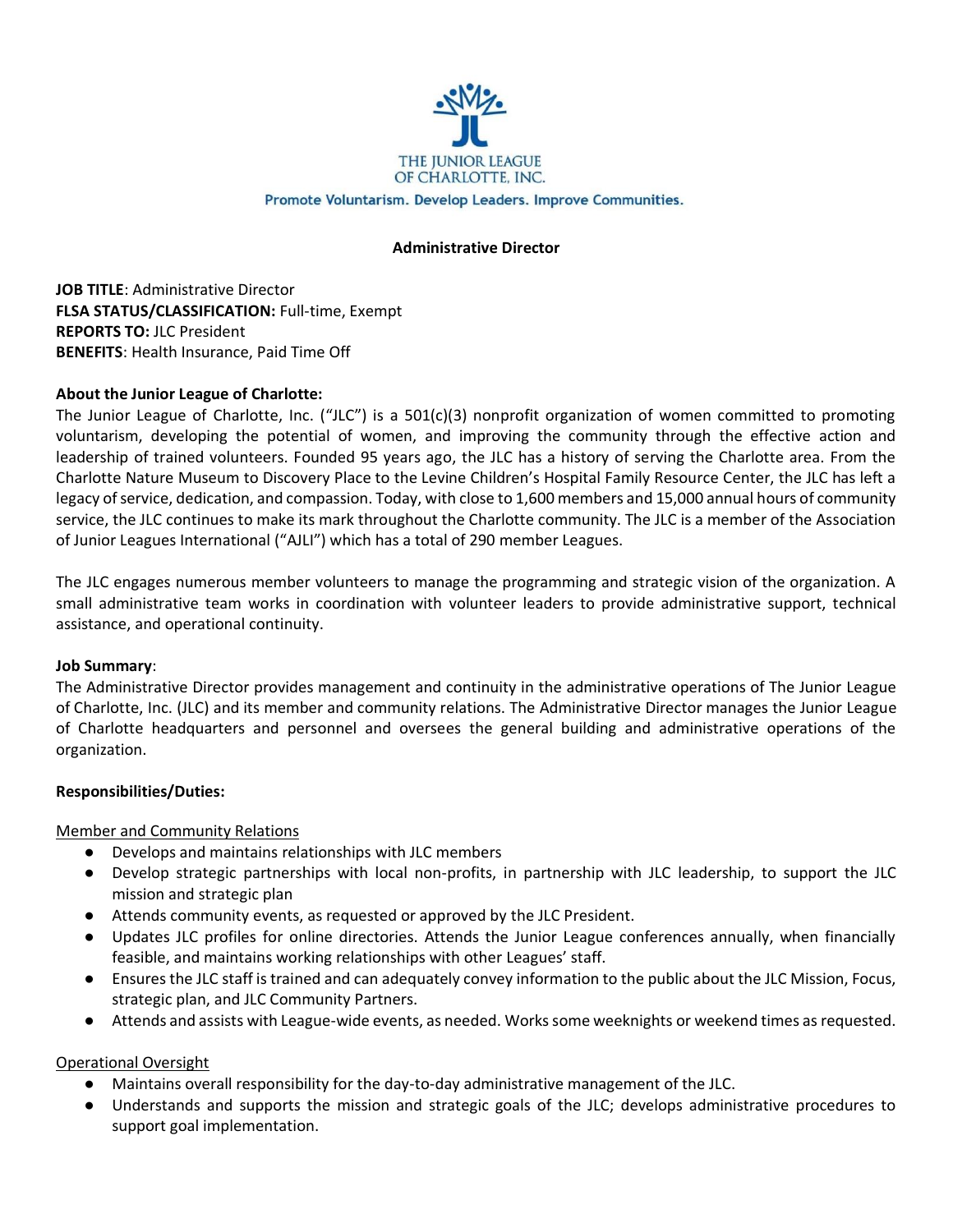- Assists with administrative and building-related budget development and monitors monthly expenses. Budgets for anticipated capital expenditures and Property, Plant and Equipment spending; monitors regularly to ensure compliance.
- Processes remote check deposits and maintains non-member contribution records/matching gifts in coordination with the JLC Membership Services Manager and the JLC bookkeeper.
- Categorizes all incoming bills and initiates payment with the JLC bookkeeper. Assists JLC Finance Committee and bookkeeping service with financial record-keeping and reporting as needed. Assists JLC CFO with audit support and financial inquiries as needed.
- Assists JLC Risk Manager with insurance coverage, document maintenance and policy review. Assists with the annual Workers' Compensation Insurance audit, as needed, in coordination with the JLC CFO and Risk Manager.
- Oversees annual application for Charitable Solicitation License. Manages document archiving and record maintenance, following JLC document retention policies. Updates JLC governance documents at least quarterly; ensures changes to Bylaws, Policies and Procedures and JLC Employee Handbook are recorded and distributed as needed.
- Distributes press releases, maintains media contact lists, and assists with website content review and updates in coordination with the Communications Council and Office Manager. Maintains JLC online presence and updates profiles with public-facing databases and directories with input, review, and approval from JLC leadership.
- Attends monthly JLC Management Team meetings and/or Board Meetings, as requested, and provides operational and staff updates. Provides ongoing executive support for the JLC President, President-Elect, CFO, VP of Finance, Executive Vice President, and EVP-Elect, as needed.
- Serves as a primary staff point of contact for licensed JLC software and assists with managing the relationship.

# Facility Management

- Maintains the JLC building, including annual inspections, repairs, grounds/landscaping, and security issues.
- Handles building emergencies, monitors security cameras, and is the primary point of contact for security service.
- Identifies facility issues and communicates needed improvements to the JLC Board of Directors and/or JLC Building Fund Subcommittee and requests funding to align with the budget process. Forecasts and manages purchases of office and building equipment.
- Maintains good neighbor relations and coordinates property maintenance and safety with city, county and public safety representatives as needed. Manages the upkeep of building equipment, supplies and training to comply with health, safety and accessibility standards; maintains incident reports.
- Serves on the JLC Crisis Management Team acting as liaison for staff and vendors and supports crisis communication in conjunction with the President and Communications Council representatives.
- Monitors building inventory and orders office, safety, and building supplies. Reviews and updates the JLC website in alignment with the JLC Policies and Procedures. Maintains user accounts and password lists for all JLC systems and accounts in designated password vault.
- Manages JLC member calendar requests, coordinates the building's room and technology schedules, sets up events in Digital Cheetah, and creates online registration materials and products.
- Maintains a list of eligible independent contractor hosts, assists with host onboarding, schedules hosts when needed for events, and serves as the point of contact for hosts.
- Manages building licensing inquiries, provides information related to licensing schedules and procedures, and assists licensees with reservations. Provides building licensees with all required paperwork, monitors responses, follows up to ensure that documentation is in order, collects licensing fees, provides building tours, and serves as a resource for all licensing questions and concerns. Updates and maintains the Building Licensing pages on the JLC website and assists the supervisor in creating and updating all relevant forms and materials.
- Maintains and distributes door entry keypad and security alarm codes for the building to eligible recipients.

## Personnel Management

- Provides technical and administrative oversight to all employees of the JLC.
- Serves as staff liaison to JLC Board of Directors and Management Team.
- Serves as point of contact for resolution of staff personnel issues. Makes recommendations for hiring and assists the JLC Staff Committee with the recruitment process.